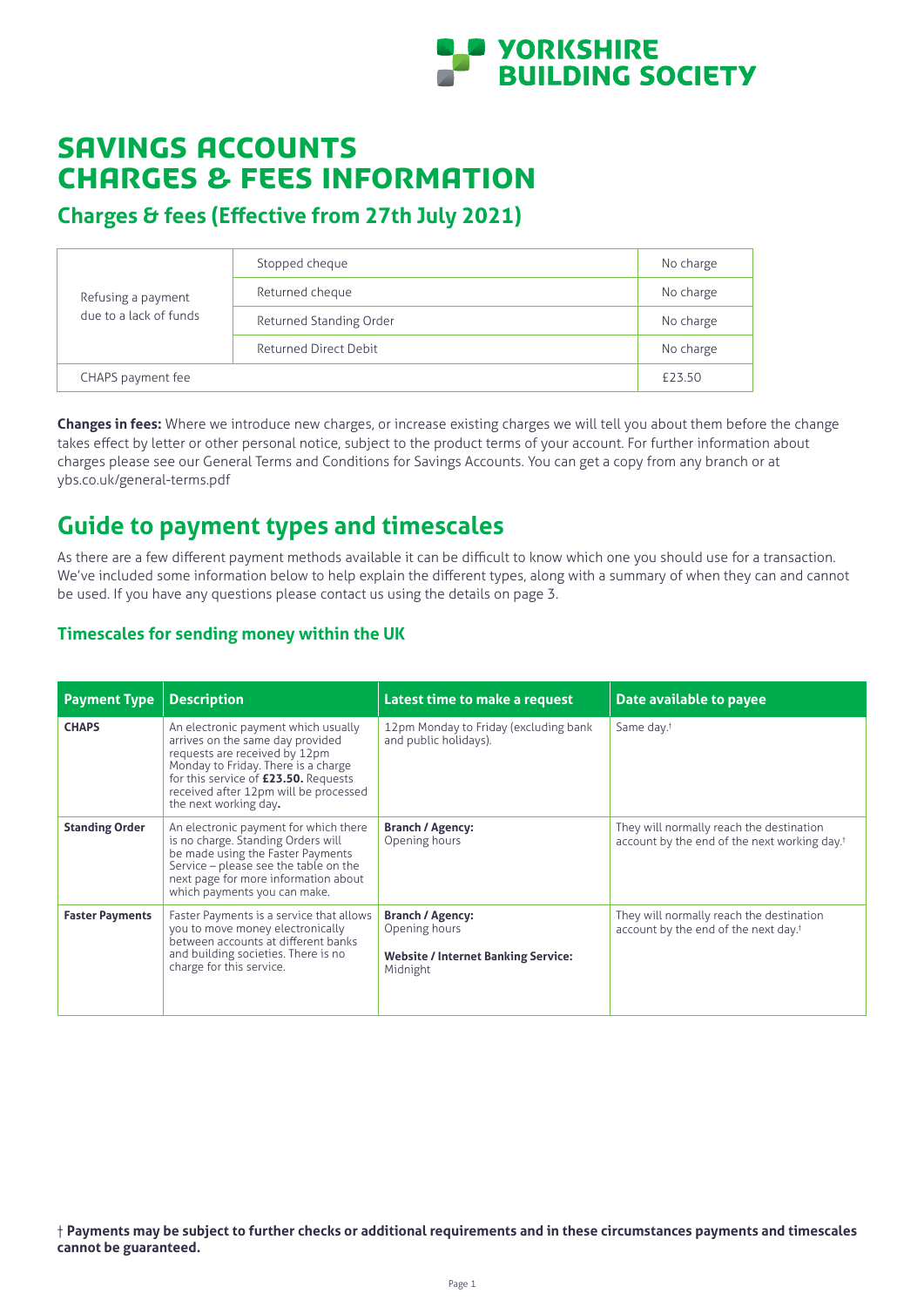## **Which type of payments can I make?**

The types of payment you can make will depend on your product terms and how much money is being sent, whether you transact from a branch, agency, online, by telephone or by post and how long the destination account has been set up for.

### **Where the destination account has been set up for more than 30 days:**

| <b>Payment Type</b>    | Up to £10,000.00                                 | Up to £10,000.01 - £25,000.00          | £25,000.01 plus                                |
|------------------------|--------------------------------------------------|----------------------------------------|------------------------------------------------|
| <b>Faster Payments</b> | Branch<br>Agency<br>Post<br>Online<br>Telephone* | Branch<br>Post<br>Online<br>Telephone* | Online                                         |
| <b>CHAPS</b>           | Branch**<br>Agency**<br>Post**                   | Branch**<br>Agency**<br>Post**         | Branch**<br>Agency**<br>Post**                 |
| <b>Standing Order</b>  | Branch<br>Agency<br>Post<br>Online               | Branch<br>Post<br>Online               | Online                                         |
| Cheque                 | Branch<br>Agency<br>Post<br>Telephone*           | <b>Branch</b><br>Agency<br>Post        | Branch<br>Agency (limited to £150,000)<br>Post |

\* Payments can only be made by phone if your account terms permit.

\*\* Proof of identification (ID) is required – please see the Important Information about ID section overleaf for more information.

### **Where the destination account has been set up for 30 days or less:**

For CHAPS and cheque payments please refer to the table above as these payments are not affected by how long the destination account has been set up for.

| <b>Payment Type</b>    | <b>Up to £1,000</b>                              | $£1,000.01 -$<br>£5,000.00             | £5,000.01 -<br>£10,000.00                | Up to £10,000,01 -<br>£25,000,00 | £25,000.01 plus         |
|------------------------|--------------------------------------------------|----------------------------------------|------------------------------------------|----------------------------------|-------------------------|
| <b>Faster Payments</b> | Branch<br>Agency<br>Post<br>Online<br>Telephone* | Branch<br>Post<br>Online<br>Telephone* | Branch*<br>Post*<br>Online<br>Telephone* | Online                           | Online                  |
| <b>CHAPS**</b>         | As per the table above.                          | As per the table above.                | As per the table above.                  | As per the table above.          | As per the table above. |
| <b>Standing Order</b>  | Branch<br>Agency<br>Post<br>Online               | Branch<br>Post<br>Online               | <b>Branch</b><br>Post<br>Online          | Online                           | Online                  |
| Cheque                 | As per the table above.                          | As per the table above.                | As per the table above.                  | As per the table above.          | As per the table above. |

\* Payments can only be made by phone if your account terms permit.